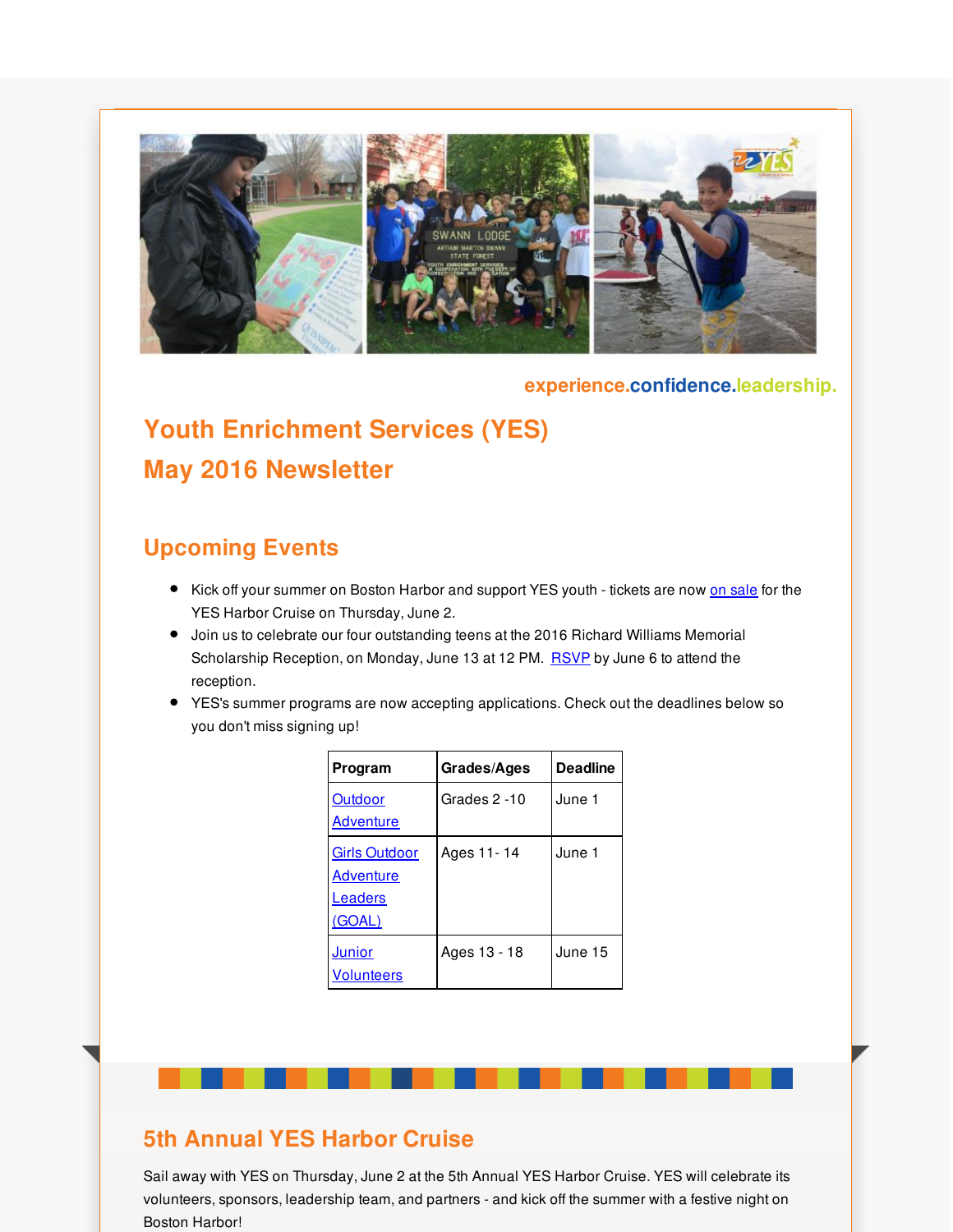



## **26.2 Miles for YES Youth**

*"I decided to run the Marathon for YES because I believe providing kids with new opportunities to learn and to grow is crucial to their personal development. "*

*- Michelle Chin, Team YES Marathoner*

Congratulations to the four members of Team YES who finished the Boston Marathon and raised critical funds for Youth Enrichment Services (YES). While they have completed the Marathon, they are still striving to cross the finish line with their fundraising goals! Please consider making a gift to support their efforts and help celebrate their incredible accomplishment. We are grateful to our runners, the John Hancock Non-Profit Marathon Program, and the Boston Athletic Association.



(L to R) 2016 Marathon Runners; Michelle Chin, Dawn Sullivan, and Shannon Burke. *(Not pictured: Carolyn Soules*)

**[DONATE](http://r20.rs6.net/tn.jsp?f=001BZq1nphVsO2Fgr2PnSZRYXtfg2Xj_GHcpAdKADEbK4CC_qkP22ns6kuAdPQ7onL3IHJr7u89KlA9RLW2OdWHv3LVxV-8A9S5mklBUCauWEqycYBkix2MPWsMbLwuaA-v2bDRWDpC4RNbcp4ewEjPUaCDZxQlkFUSFZi53oytAxJeQifPt93X9cWQwz-URNTzVpGWAu5P3BJameu5mS51OB7KTiXmoMpQ_Jcwi0EALlQ=&c=&ch=) to make a gift to Team YES 2016. [EMAIL](mailto:cbrydges@yeskids.org) US for more information about joining Team YES 2017>>**

### **YES Road Trip: 6 College Campuses in 7 Days**

This spring, 12 YES teens had the opportunity to participate in a weeklong, multi-state college tour as part of YES's College Prep Program.

Teens visited six colleges and universities during April break: Champlain College, New York University, Rensselaer Polytechnic Institute, St. Michael's College, UMass Amherst, and Yale University. For many YES teens, college tours are a financial burden and a time constraint for their families, and the YES College Tour is their only opportunity to tour schools.



YES teen Kenny, age 16, visiting the University of Massachusetts Amherst.

**[SUPPORT](http://r20.rs6.net/tn.jsp?f=001BZq1nphVsO2Fgr2PnSZRYXtfg2Xj_GHcpAdKADEbK4CC_qkP22ns6ltIRlXrDhgUd3obTmGnQPK02WlYCMl_Yp5g0SfwqF_CpgWZw6ztzkqdMyHQp8UCQtd6OEY0wgJo-ZfqsbiCH7QVGyTm_PNmAf3KAx12jBbDlcvaxPrpZAvaeN5s5DjRBw==&c=&ch=) the College Prep program with a gift and give YES teens access to college resources >>**